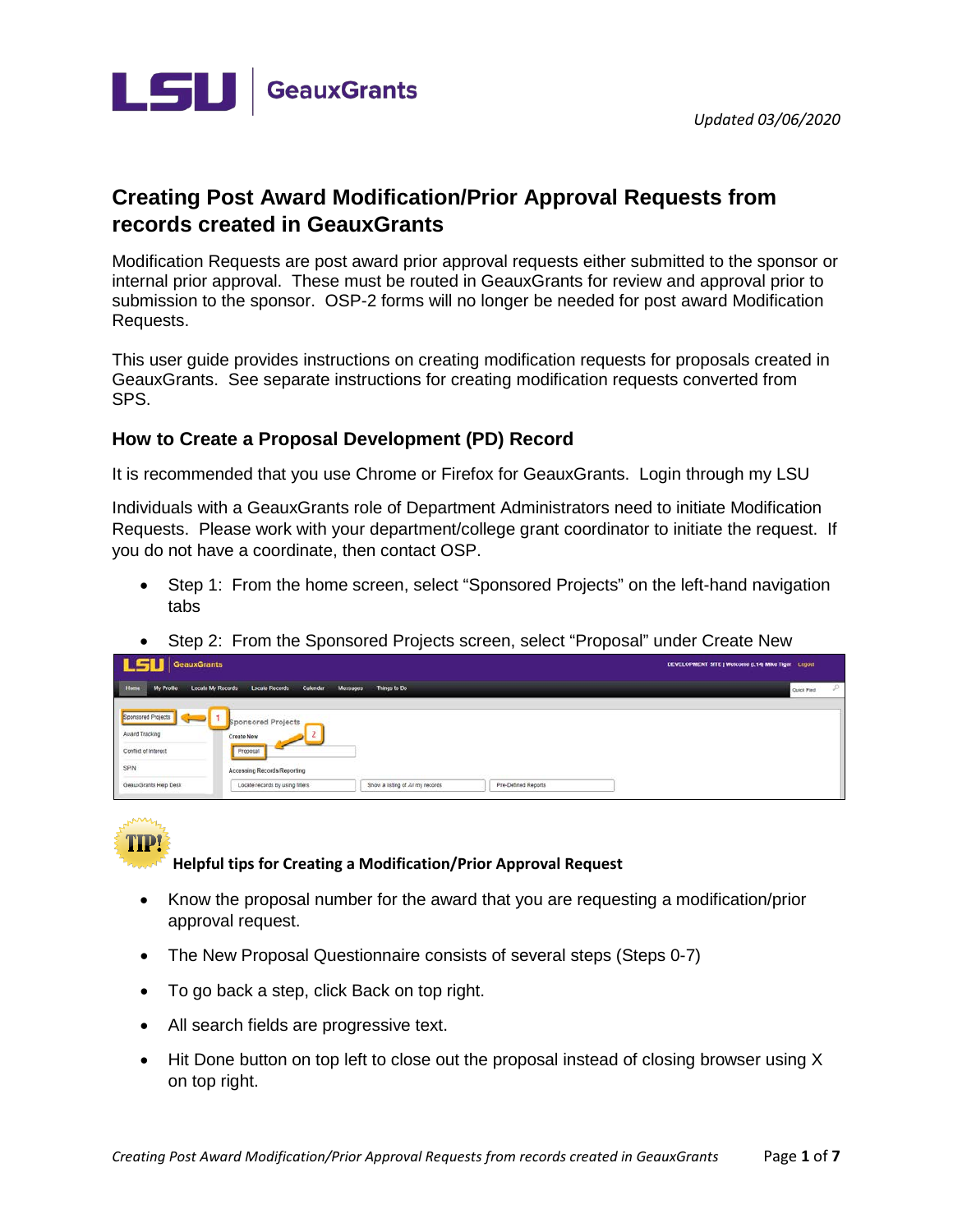#### **New Proposal Questionnaire – Creating Modification Request from GeauxGrants records**

- Once the previous submission (transaction) has been created in Proposal Development, you will follow these steps for the New Proposal Questionnaire.
- Step 0: Defaults to user. Change to the Principal Investigator (PI) by clicking Change. Type last name, first name of PI and click Select.
- Step 1: Click on "Copy From Existing Proposal" and click Continue
- Step 1 Continued: Enter Proposal number in box. Make sure to use the most recent submission (transaction) if more than one submission (e.g. AM200150-01). If you use the browse function, results appear at the bottom of the screen. Do not check "Include all Proposal Attachments." Click Continue.

| <b>New Proposal Questionnaire</b>                                                                      |                                                      |
|--------------------------------------------------------------------------------------------------------|------------------------------------------------------|
| Step 0: Confirm you intend for the PI of this proposal to be<br>Step 1: "New" or "Copy From Existing"? | Tiger, (L14) Mike the<br>Copy from Existing Proposal |
| Step 1: Continued<br>AM200150<br>Browse                                                                |                                                      |
| Include all Proposal Attachments                                                                       |                                                      |
| Continue                                                                                               |                                                      |
|                                                                                                        |                                                      |

• The PI in Step 1 will automatically change once you copy the proposal. If you had not updated the PI in Step 0, then you will get this warning message. Click OK.

| eradev.lsu.edu says                                                                       |
|-------------------------------------------------------------------------------------------|
| The PI of this record has been changed to reflect the PI of the copied<br>from proposal.  |
| Use the "Change PI" feature on the Budget Periods and Setups tab in<br>the Budget section |
| of the proposal or on the SF424RR face page tab if you need to change<br>the PI of this   |
| proposal to a different person.                                                           |
| $\alpha$                                                                                  |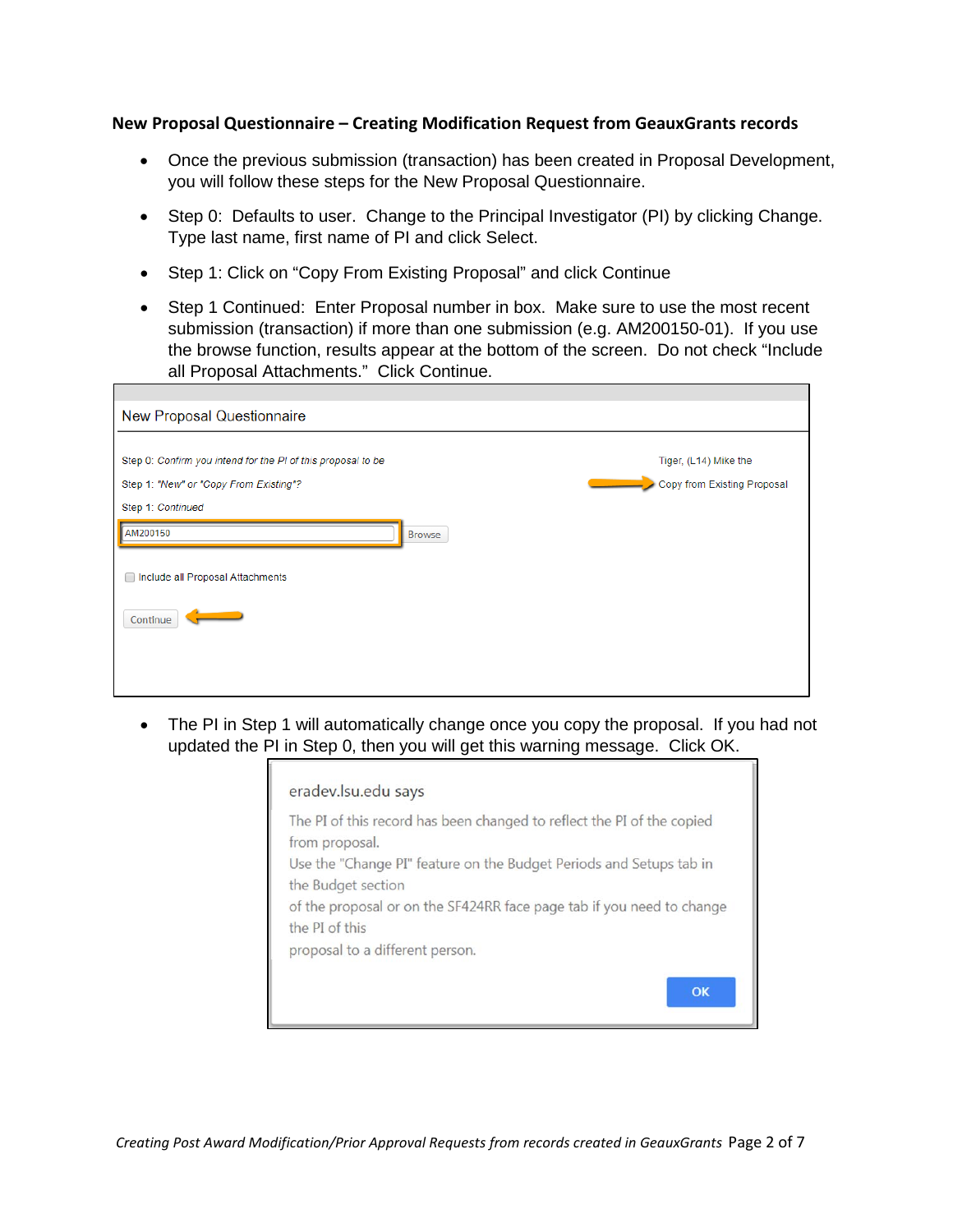• Step 2: Choose "Modification/Prior Approval Request" and Click Continue

| New Proposal Questionnaire                                                                                                                                                       |                                                                                                                                                                        |
|----------------------------------------------------------------------------------------------------------------------------------------------------------------------------------|------------------------------------------------------------------------------------------------------------------------------------------------------------------------|
| Step 0: Confirm you intend for the PI of this proposal to be<br>Step 1: "New" or "Copy From Existing"?<br>Step 1: Continued<br>Step 2: Please Select a Proposal Type<br>Continue | Tiger, (L13) Mike the<br>Copy from Existing Proposal<br>Copy from Proposal AM200150 - Darya Testing Proposal started on 10/17/2019<br>Modification/Prior Approval Re ▼ |

- Step 3: Auto populates
- Step 4: Auto populates
- Step 5: Copy proposal title from Step 1: Continued. Click Continue.

| New Proposal Questionnaire                                   |                                                                          |
|--------------------------------------------------------------|--------------------------------------------------------------------------|
| Step 0: Confirm you intend for the PI of this proposal to be | Tiger, (L13) Mike the                                                    |
| Step 1: "New" or "Copy From Existing"?                       | Copy from Existing Proposal                                              |
| Step 1: Continued                                            | Copy from Proposal AM200150 Darya Testing Proposal started on 10/17/2019 |
| Step 2: Proposal Type                                        | Modification/Prior Approval Request                                      |
| Step 3: Selected Sponsor                                     | Shell Oil Company                                                        |
| Step 4: "Tracking" Number or "Proposal" Number               | This proposal will be automatically numbered.                            |
| Step 5: Proposal's Title                                     |                                                                          |
| Darya Testing Proposal started on 10/17/2019                 |                                                                          |
|                                                              |                                                                          |
|                                                              |                                                                          |
|                                                              |                                                                          |
| Continue                                                     |                                                                          |

┑

- Steps 6-7: Auto Populate
- Click Create Proposal.

| New Proposal Questionnaire                                    |                                                                                                                                                                                                                                                                                                                                | Back |
|---------------------------------------------------------------|--------------------------------------------------------------------------------------------------------------------------------------------------------------------------------------------------------------------------------------------------------------------------------------------------------------------------------|------|
| Step 0: Continni you intend for the PI of this proposal to be | Tiger, (L13) Mike the                                                                                                                                                                                                                                                                                                          |      |
| Step 1: "New" or "Copy From Existing"?                        | Copy from Existing Proposal                                                                                                                                                                                                                                                                                                    |      |
| Step 1: Continued                                             | Copy from Proposal AM200150 - Darya Testing Proposal started on 10/17/2019                                                                                                                                                                                                                                                     |      |
| Step 2: Proposal Type                                         | Modification/Prior Approval Request                                                                                                                                                                                                                                                                                            |      |
| Step 3: Selected Sponsor                                      | Shell Oil Company                                                                                                                                                                                                                                                                                                              |      |
| Step 4: "Tracking" Number or "Proposal" Number                | This proposal will be automatically numbered.                                                                                                                                                                                                                                                                                  |      |
| Step 5: Proposal's Title                                      | Daiya Testing Proposal started on 10/17/2019                                                                                                                                                                                                                                                                                   |      |
| Step 6: Project Start and End Dates                           | 01-Nov-2019 to 31-Oct-2022                                                                                                                                                                                                                                                                                                     |      |
| Step 7: Number of Budget Periods                              |                                                                                                                                                                                                                                                                                                                                |      |
| is all of the above information correct?                      | "NOTE: Clicking "Create Proposal" will create a new proposal with the properties you have indicated above. There is one final screen of questions<br>to be completed before you can start entering your new proposal. Again, you will be able to change the properties of the proposal once it has been<br>created if need be. |      |
| Step back through responses<br>Create Proposal                |                                                                                                                                                                                                                                                                                                                                |      |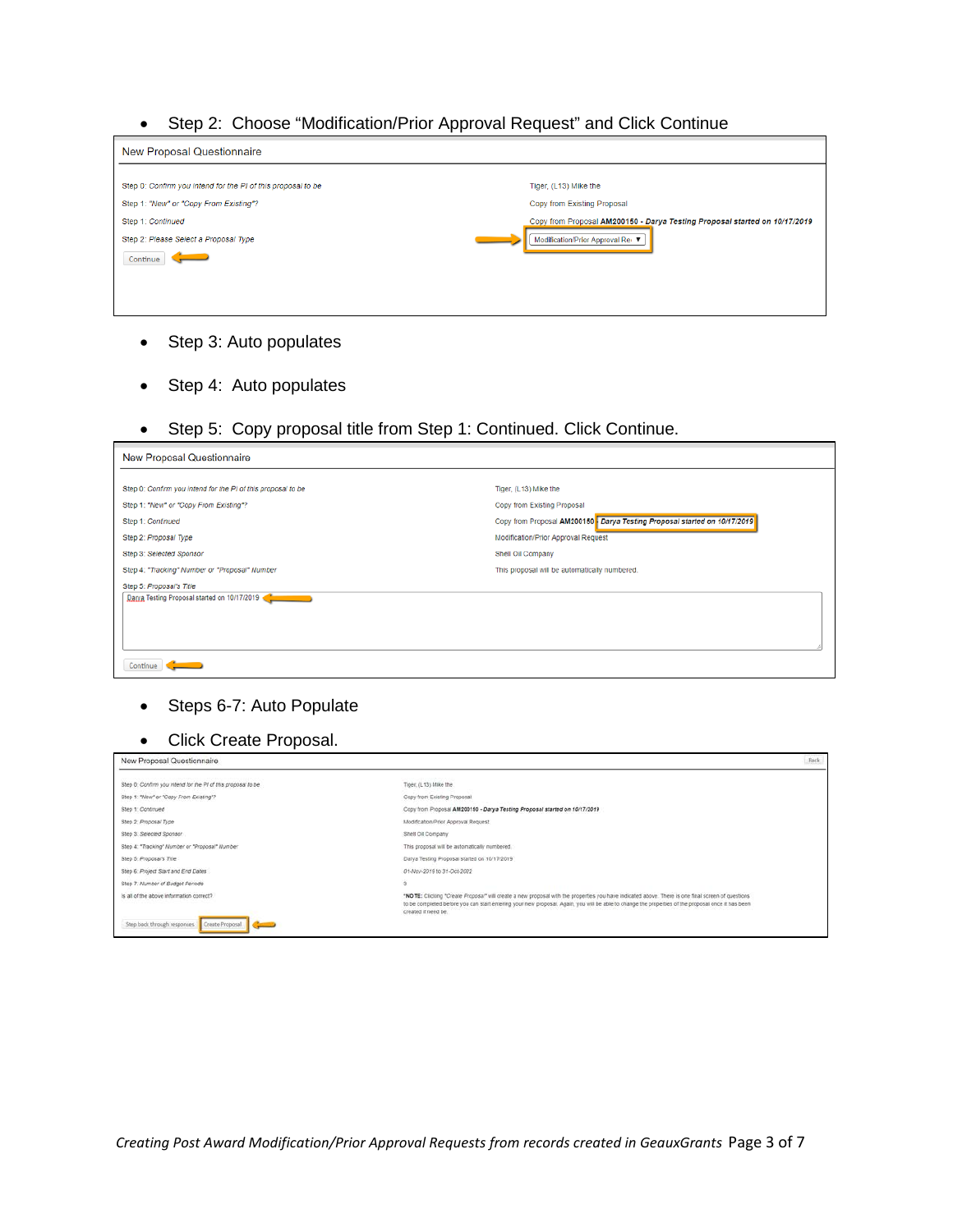#### **Setup Questions**

- All tabs and information from the previous GeauxGrants proposal you copied will appear.
- Department Administrators and OSP will have the ability to Show hidden fields. Click Show to expose the screen template.

| Done Save<br>Ξ         | Darya Testing Proposal started on 10/17/2019<br>(L13) Mike the Tiger - LSUAM   Sch of VETM   Pathobiological Sciences (Shell Oil Company)                                                                                   | Prop<br>AM200 |
|------------------------|-----------------------------------------------------------------------------------------------------------------------------------------------------------------------------------------------------------------------------|---------------|
| <b>Setup Questions</b> | Setup Questions                                                                                                                                                                                                             | Show          |
|                        | Please answer all questions below and click SAVE.                                                                                                                                                                           |               |
|                        | This proposal is broken down into several sections based upon what the institution requires. Once each section is complete, please indicate so by clicking the Completed checkbox in the upper right corner of the section. |               |
|                        | If any changes are needed, please contact the Office of Sponsored Programs at osp@lsu.edu.                                                                                                                                  |               |
|                        | If this is a Modification Request, please click 'Show' at the top of the page and select the Modification Request Template.                                                                                                 |               |
|                        | If this is an Other Miscellaneous Agreement, please click 'Show' at the top of the page and select the Other Miscellaneous Agreement Template.                                                                              |               |
|                        | Submission Mechanism/Form Information                                                                                                                                                                                       |               |

#### • From the Submission Mechanism/Screen Template select Modification Request.

| Save<br>Done                                  | Darya Testing Proposal started on 10/17/2019<br>(L13) Mike the Tiger - LSUAM   Sch of VETM   Pathobiological Sciences (Shell Oil Company)                                                                              |                                 |                                    |
|-----------------------------------------------|------------------------------------------------------------------------------------------------------------------------------------------------------------------------------------------------------------------------|---------------------------------|------------------------------------|
| <b>Setup Questions</b>                        | <b>Setup Questions</b>                                                                                                                                                                                                 |                                 | ❸<br><b>Reset Defaults</b><br>Hide |
| <b>Internal Uploads &amp; Routing</b>         | This is used for modification requests requiring sponsor prior approval or internal approval. Once each section is complete, please indicate so by clicking the Completed ch<br>the upper right corner of the section. |                                 |                                    |
| <b>Tasks</b><br><b>Proposal Tracking (PT)</b> | Submission Mechanism/Form Information                                                                                                                                                                                  |                                 |                                    |
|                                               | ♥<br>Proposal Sponsor                                                                                                                                                                                                  | Shell Oil Company Change        |                                    |
|                                               | Is this a Flow Through Project?<br>Please select a Submission Mechanism/Screen Template                                                                                                                                | Yes ONo<br>Modification Request |                                    |

• You will receive the following warning. Click OK.

| of formatting differences between the two mechanisms. | You are changing the submission mechanism for this proposal. There may be previously completed components of this proposal that might have to be re-done because |  |
|-------------------------------------------------------|------------------------------------------------------------------------------------------------------------------------------------------------------------------|--|
|                                                       | OK<br>Cancel                                                                                                                                                     |  |

• This will change your screen to a Modification Request view. Under Link to existing proposal, click Look Up.

| Ξ<br>Save<br>Done      | Darya Testing Proposal started on 10/17/2019<br>(L13) Mike the Tiger - LSUAM   Sch of VETM   Pathobiological Sciences (Shell Oil Company) |                                                                                                                                                                                                                              |   | Proposal<br>AM200178 |
|------------------------|-------------------------------------------------------------------------------------------------------------------------------------------|------------------------------------------------------------------------------------------------------------------------------------------------------------------------------------------------------------------------------|---|----------------------|
| <b>Setup Questions</b> | Setup Questions                                                                                                                           |                                                                                                                                                                                                                              | ⊛ | Show                 |
|                        | Please answer all questions below and click SAVE.                                                                                         |                                                                                                                                                                                                                              |   |                      |
|                        |                                                                                                                                           | This is used for modification requests requiring sponsor prior approval or internal approval. Once each section is complete, please indicate so by clicking the Completed checkbox in the upper right corner of the section. |   |                      |
|                        | Submission Mechanism/Form Information                                                                                                     |                                                                                                                                                                                                                              |   |                      |
|                        | Proposal Sponsor                                                                                                                          | Shell Oil Company Change                                                                                                                                                                                                     |   |                      |
|                        | Deadline Information                                                                                                                      |                                                                                                                                                                                                                              |   |                      |
|                        | ۰<br>Is there a Deadline for this Submission?                                                                                             | © Yes ® No                                                                                                                                                                                                                   |   |                      |
|                        | General Proposal Properties                                                                                                               |                                                                                                                                                                                                                              |   |                      |
|                        | Link to existing proposal                                                                                                                 | None Identific Look Up                                                                                                                                                                                                       |   |                      |

*Creating Post Award Modification/Prior Approval Requests from records created in GeauxGrants* Page 4 of 7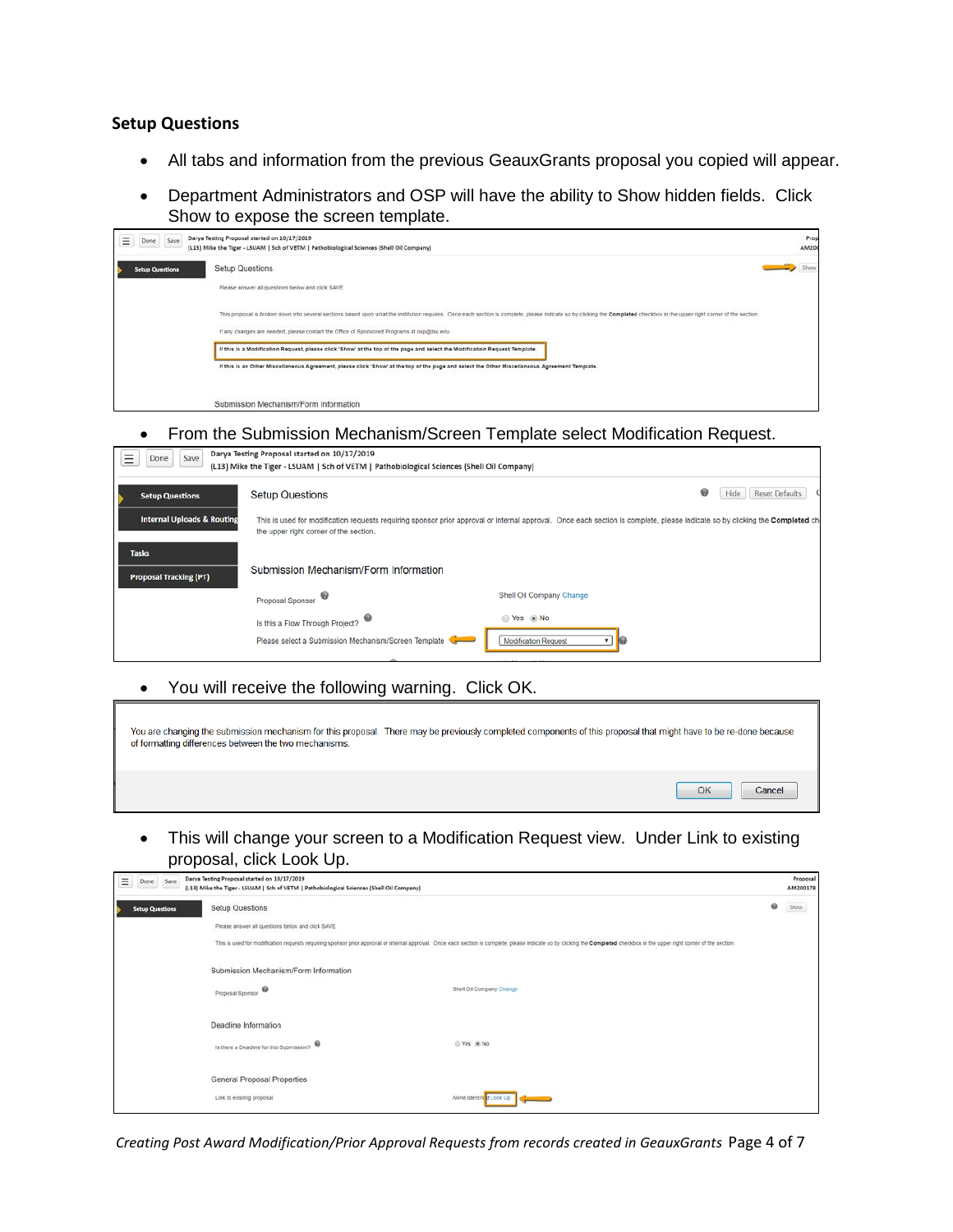• This will bring up a list of all of the PI's proposals. Under Institution column, click on funnel to filter to the proposal number you have copied.

|              | <b>Select Master Proposal</b>                 |               |                             |       |              |                  |
|--------------|-----------------------------------------------|---------------|-----------------------------|-------|--------------|------------------|
| Sponsor name |                                               | Institution # | ponsor Award #              |       | <b>Title</b> |                  |
|              | National Institutes of Health (NIH)           | AM190093      | Show items with value that: |       |              | a NIH R01        |
|              | Jacobs Engineering Group, Inc.                | AM190095      | <b>Contains</b>             |       | v            | review of        |
|              | Jacobs Engineering Group, Inc.                | AM190096      | AM200150                    |       |              | lesting efc      |
|              | National Institutes of Health (NIH)           | AM190098      | And                         |       | v            | alized dig       |
|              | LA Department of Health (LDH)                 | AM200069      | Is equal to                 |       |              | Manual p         |
|              | LA Board of Regents (BOR)                     | AM200092      |                             |       |              | Board of F       |
|              | National Institutes of Health (NIH)           | AM200099      | <b>Filter</b>               | Clear |              | <b>NIH Prope</b> |
|              | Ochsner Health System                         | AM200103      |                             |       |              | Ochsner test pro |
|              | LA Donortmont of Wildlife, 9 Fisherica /LDWF\ | 0.11000400    |                             |       |              | Dome of monual   |

- Click on record to populate Setup Questions tab with linked proposal. You link proposals to the Master Submission (first submission).
- The proposal number now changes to the next child submission (previously transaction).

| Ξ<br>Done                                                  | Darya Testing Proposal started on 10/17/2019<br>(L13) Mike the Tiger - LSUAM   Sch of VETM   Pathobiological Sciences (Shell Oil Company) |                                                                                                                                                                                                                              |   | Proposal<br>AM200150-01 |
|------------------------------------------------------------|-------------------------------------------------------------------------------------------------------------------------------------------|------------------------------------------------------------------------------------------------------------------------------------------------------------------------------------------------------------------------------|---|-------------------------|
| v Setup Questions<br><b>Internal Uploads &amp; Routing</b> | <b>Setup Questions</b>                                                                                                                    | This is used for modification requests requiring sponsor prior approval or internal approval. Once each section is complete, please indicate so by clicking the Completed checkbox in the upper right corner of the section. | ◉ | Completed <b></b> €     |
| <b>Tasks</b><br><b>Proposal Tracking (PT)</b>              | Submission Mechanism/Form Information<br>$\boldsymbol{\Theta}$<br>Proposal Sponsor                                                        | Shell Oil Company                                                                                                                                                                                                            |   |                         |
|                                                            | <b>Deadline Information</b>                                                                                                               |                                                                                                                                                                                                                              |   |                         |
|                                                            | le there a Deartline for this Submission?                                                                                                 | No                                                                                                                                                                                                                           |   |                         |

• Check Completed box in top Right Corner.

### **Internal Uploads & Routing**

- Follow instructions at the top of the page.
- Open the Modification Request (Proposal Documentation) form by clicking Edit.

| Ξ<br>Save<br>Done                                                                      | Darya Testing Proposal started on 10/17/2019<br>(L13) Mike the Tiger - LSUAM   Sch of VETM   Pathobiological Sciences (Shell Oil Company)                                                                                                                                                                                                                                                                                                                                                                                                                                                                                     |           |                                                   |               | Proposal<br>AM200150-01    |
|----------------------------------------------------------------------------------------|-------------------------------------------------------------------------------------------------------------------------------------------------------------------------------------------------------------------------------------------------------------------------------------------------------------------------------------------------------------------------------------------------------------------------------------------------------------------------------------------------------------------------------------------------------------------------------------------------------------------------------|-----------|---------------------------------------------------|---------------|----------------------------|
| Setup Questions                                                                        | Internal Uploads & Routing                                                                                                                                                                                                                                                                                                                                                                                                                                                                                                                                                                                                    |           |                                                   |               | Completed                  |
| <b>Internal Uploads &amp; Routing</b><br><b>Tasks</b><br><b>Proposal Tracking (PT)</b> | Step 1: Open the Modification Request form Complete all sections related to your modification request. For sponsor prior approval requests, upload the request letter and supporting documents being submitted to the sponsor.<br>approvals, upload the infernal justification. Once you have completed the form, click Lock Form in upper right comer.<br>Step 2: Please indicate the modification request is ready for routing by clicking the Completed checkbox in the upper right corner and then Route the request by clicking the "Thumbs Up" icon.<br>Step 3: Click Accepted and then Submit to route the proposal. ? |           |                                                   |               |                            |
|                                                                                        | Current Proposal Status: Pending<br>Components for Initial Application                                                                                                                                                                                                                                                                                                                                                                                                                                                                                                                                                        |           |                                                   |               |                            |
|                                                                                        | <b>FORM/DOCUMENT NAME</b><br>Modification Request (Proposal Documentation)<br><b>Add Institution Forms/Supporting Documents</b>                                                                                                                                                                                                                                                                                                                                                                                                                                                                                               | EDIT<br>B | Current Submission<br><b>STATUS</b><br>Incomplete | <b>UPLOAD</b> | <b>REMOVE</b><br>Mandatory |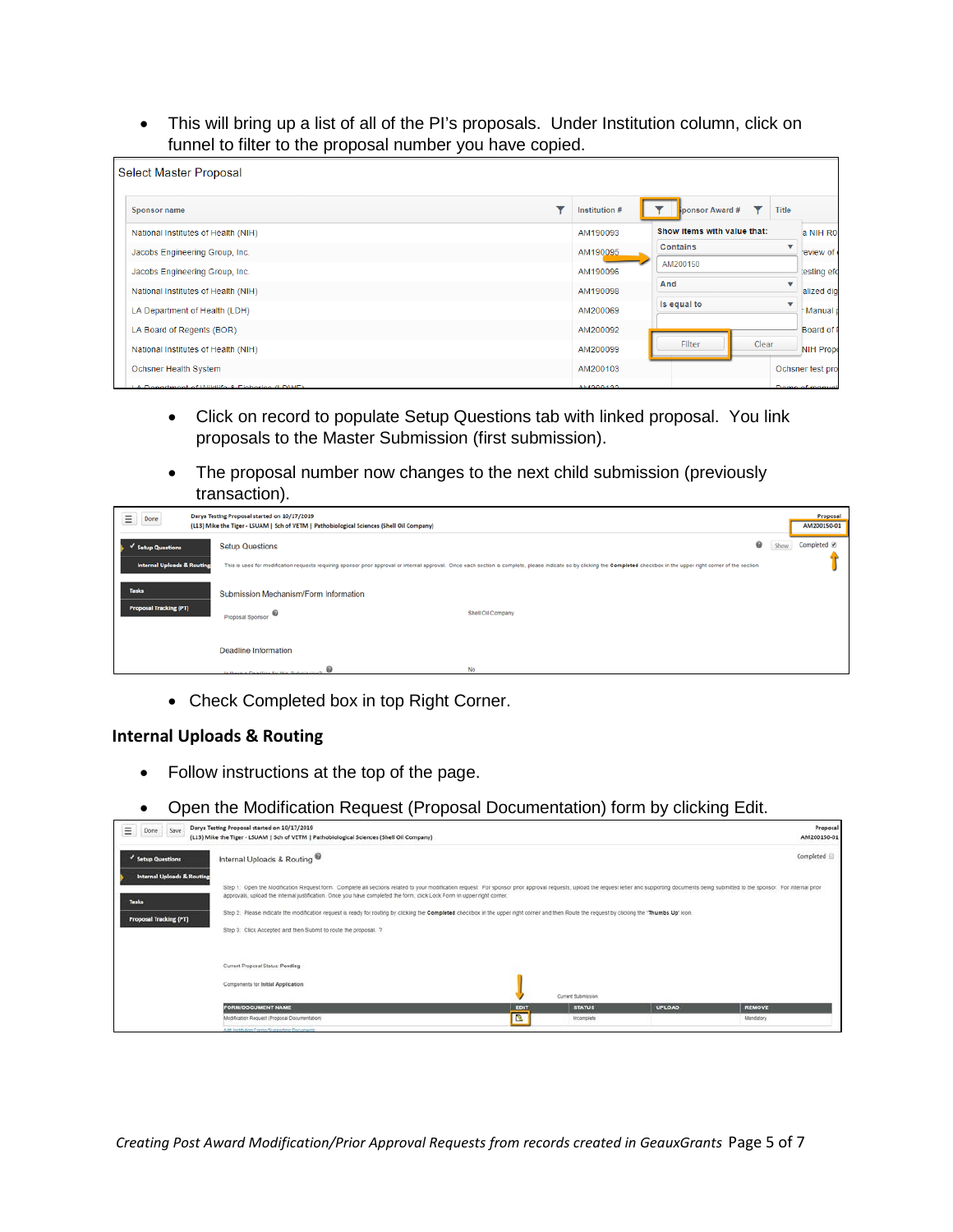- Complete all fields related to your modification request. Answering "Is this a Change in Investigator" exposes additional questions and certifications depending on the type of Modification/Prior Approval Request.
- If changes are needed to the Investigator % Credit allocation tab, those will be made at the bottom of this form. For converted SPS records, you will need to add the Investigator % Credit allocation from SPS or update if needed.
- Upload the required attachments on the Modification Request form and then click Lock Form to validate.

| LSU                                                                      | Lock Form<br>Validate<br>Save                                                                                                                                                           |
|--------------------------------------------------------------------------|-----------------------------------------------------------------------------------------------------------------------------------------------------------------------------------------|
| <b>REQUEST TO MODIFY AN EXISTING</b><br><b>AWARD</b><br><b>ALL PAGES</b> | <b>REQUEST TO MODIFY AN EXISTING AWARD</b><br>ANSWER ALL QUESTIONS AND COMPLETE ALL REQUIRED FIELDS (*). WHEN DONE, CHECK LOCK FORM AT TOP RIGHT OF PAGE.<br>Record Number: AM200150-01 |
|                                                                          | Is this a request for a Change in Investigator?<br>Yes□No                                                                                                                               |
|                                                                          | SPONSOR PRIOR APPROVAL NEEDED: (CHECK ALL THAT APPLY)                                                                                                                                   |
|                                                                          | No-Cost Extension                                                                                                                                                                       |
|                                                                          | □<br>Revised budget (attach revised budget with request below)                                                                                                                          |
|                                                                          | □<br>Change in Scope                                                                                                                                                                    |
|                                                                          | □<br>Reduction/Disengagement in PI, Co-Investigator, or Key/Senior Personnel                                                                                                            |
|                                                                          | Π<br><b>Transfer of an Award</b>                                                                                                                                                        |
|                                                                          | □<br><b>Termination of an Award</b>                                                                                                                                                     |
|                                                                          | □<br>Request to add a Subaward                                                                                                                                                          |
|                                                                          | □<br>Pre-award costs greater than 90 days (federal expanded authorities)                                                                                                                |

- For records converted from SPS, make sure OSP has updated the institution number before routing. The institution number will appear on all routing emails.
- Routing the Modification Request:
	- Route the Modification Request for review and approvals by clicking the thumbs up icon by Submit Pre-Review.



• Click Accepted and then Continue.

| <b>Certification</b> | Close                                                                                |
|----------------------|--------------------------------------------------------------------------------------|
|                      | I have read and agree to the certifications on the Review Summary, if<br>applicable. |
|                      | Declined<br>$\bigcirc$ Accepted<br>Continue                                          |